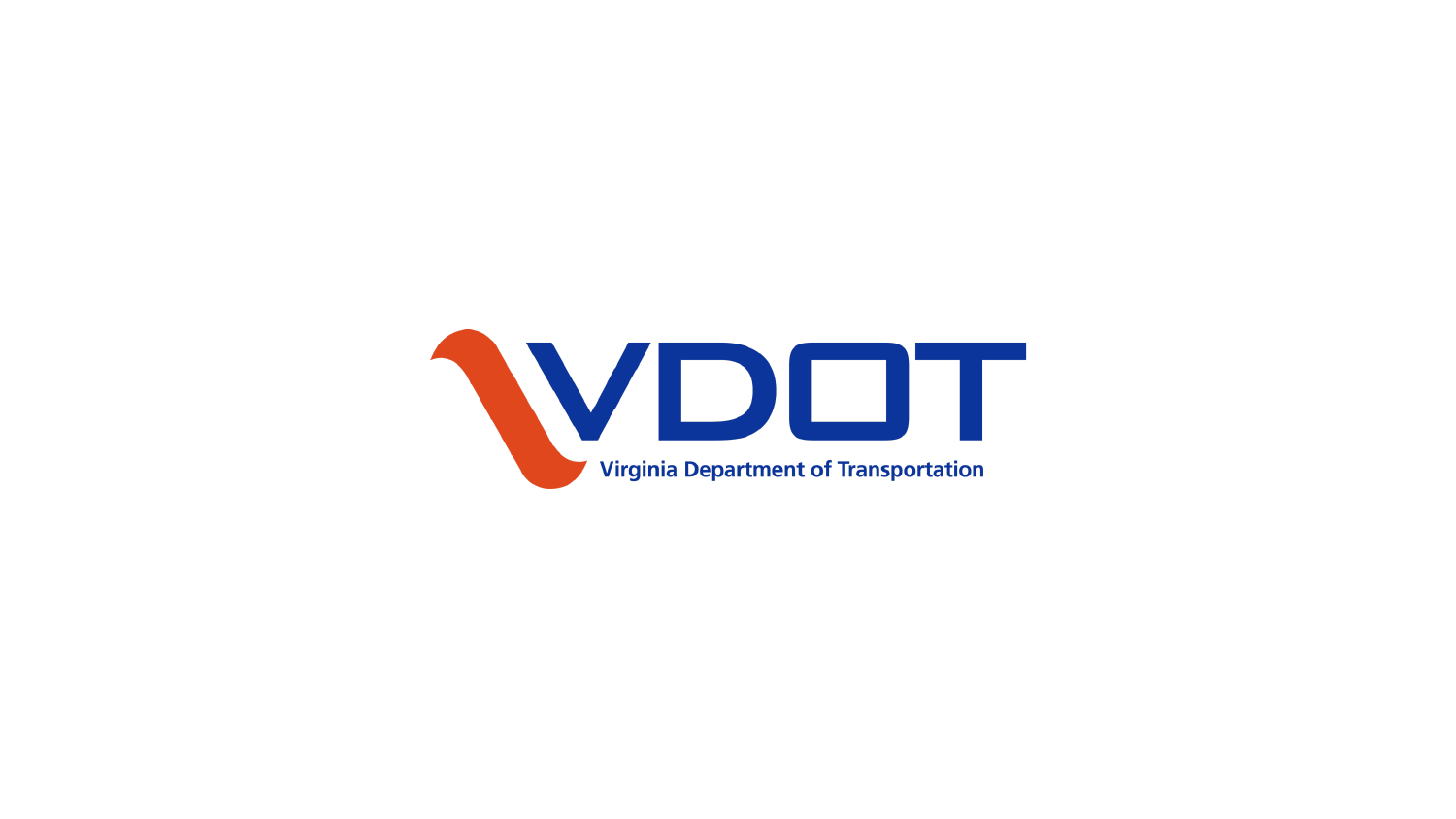



Susan.Downing-Reed, e-Construction Manager, VDOT

November X, 2021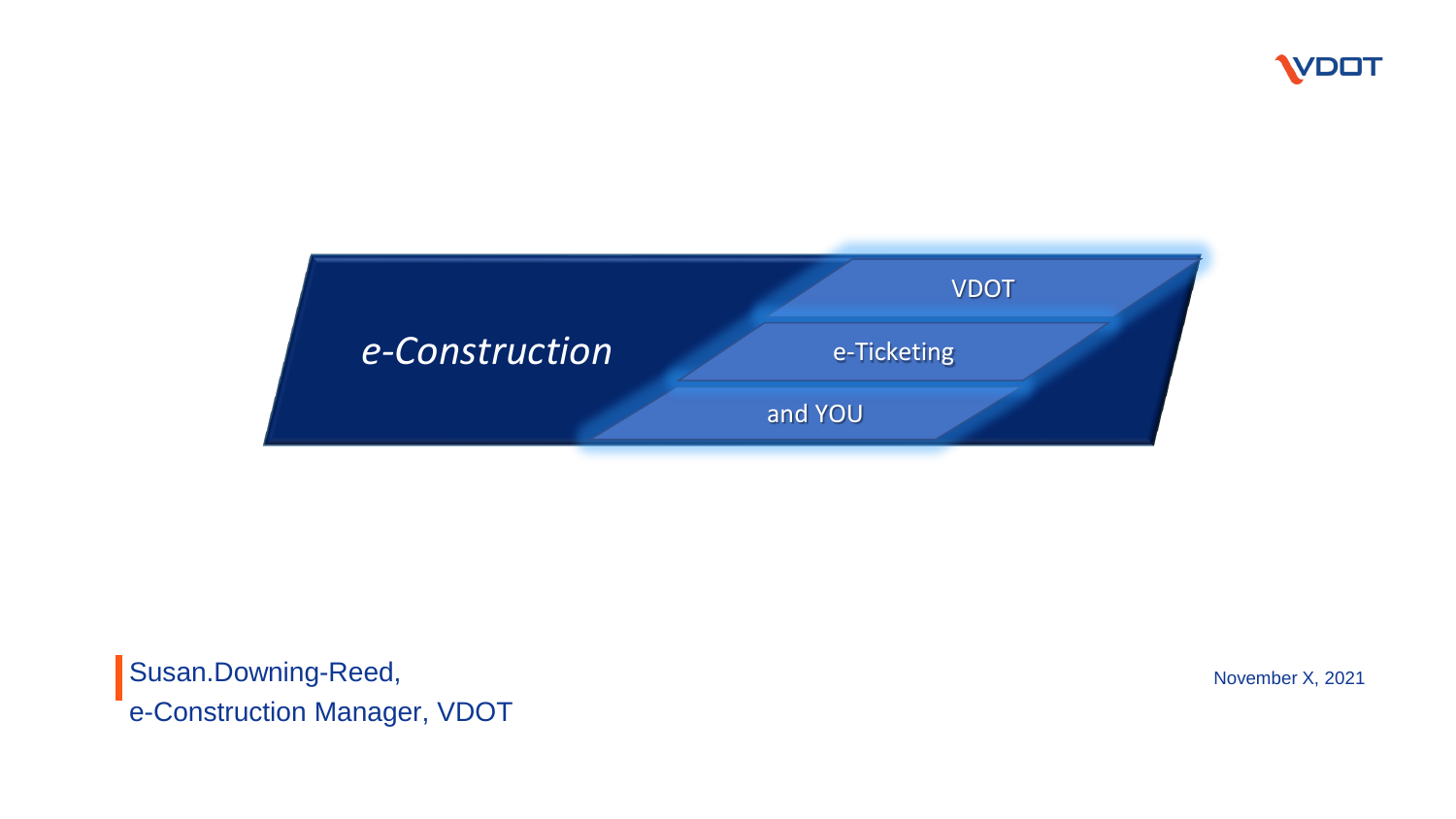### **Old Initiative New Focus**

- **Data centric focus**
	- **Vendor provides data to web based portal**
	- **Department consumes data into existing system**
- **Verification of Load and Delivery**
	- **Assures the right material arrives at the right location**
- **Single, holistic solution**
	- **Asphalt, Concrete, and Aggregate**

| New Kent Asphalt (P20)             |  |                                                                       |  |
|------------------------------------|--|-----------------------------------------------------------------------|--|
| 7701 Parham Landing Rd             |  |                                                                       |  |
| West Point, VA 23181               |  |                                                                       |  |
| 757-250-3091                       |  |                                                                       |  |
|                                    |  |                                                                       |  |
| Date: 9/22/21                      |  | Ticket #: 300075608                                                   |  |
| Time: 10:07                        |  |                                                                       |  |
|                                    |  |                                                                       |  |
| <b>Customer: 102375</b>            |  | Job: 10237520STP0<br>FREDERICKSBURG ASPH، VDOT (NFO) 0017-059-611,M50 |  |
| <b>7419 COMMERCE WAY</b>           |  | <b>RT 17</b>                                                          |  |
| RUTHER GLEN, VA 22546 Saluda, VA   |  |                                                                       |  |
| 804-589-1295                       |  | Contract:                                                             |  |
|                                    |  | $P.O.$ #:                                                             |  |
| Carrier: 108809                    |  | Order: 210922L002P20                                                  |  |
|                                    |  | SUTHERLIN ENTERPRISE: FREDERICKSBURG ASPHALT                          |  |
| Truck: 138421 /FREDE NO PHASE      |  |                                                                       |  |
| Del:<br>N                          |  | Zone: NOZONE<br><b>NO ZONE/UNKNOWN</b>                                |  |
| GVWR: 0.00                         |  |                                                                       |  |
| Product: NV40622132                |  | Item:                                                                 |  |
| SM12.5D VDOT 4062-2132             |  |                                                                       |  |
| AC-VA%:                            |  |                                                                       |  |
| Loads Today: 1 Amount: 20.21 TN    |  |                                                                       |  |
|                                    |  |                                                                       |  |
| Gross: 31.86 TN<br>63720 lb        |  |                                                                       |  |
| Tare: 11.65 TN 23300 lb            |  |                                                                       |  |
| Net: 20.21 TN 40420 lb             |  |                                                                       |  |
|                                    |  |                                                                       |  |
| <b>FREDERICKSBURG ASPHALT / SA</b> |  |                                                                       |  |
|                                    |  |                                                                       |  |
|                                    |  |                                                                       |  |
|                                    |  |                                                                       |  |
| Received By:                       |  |                                                                       |  |
| WeighMaster: Wes Hughlett          |  |                                                                       |  |
|                                    |  |                                                                       |  |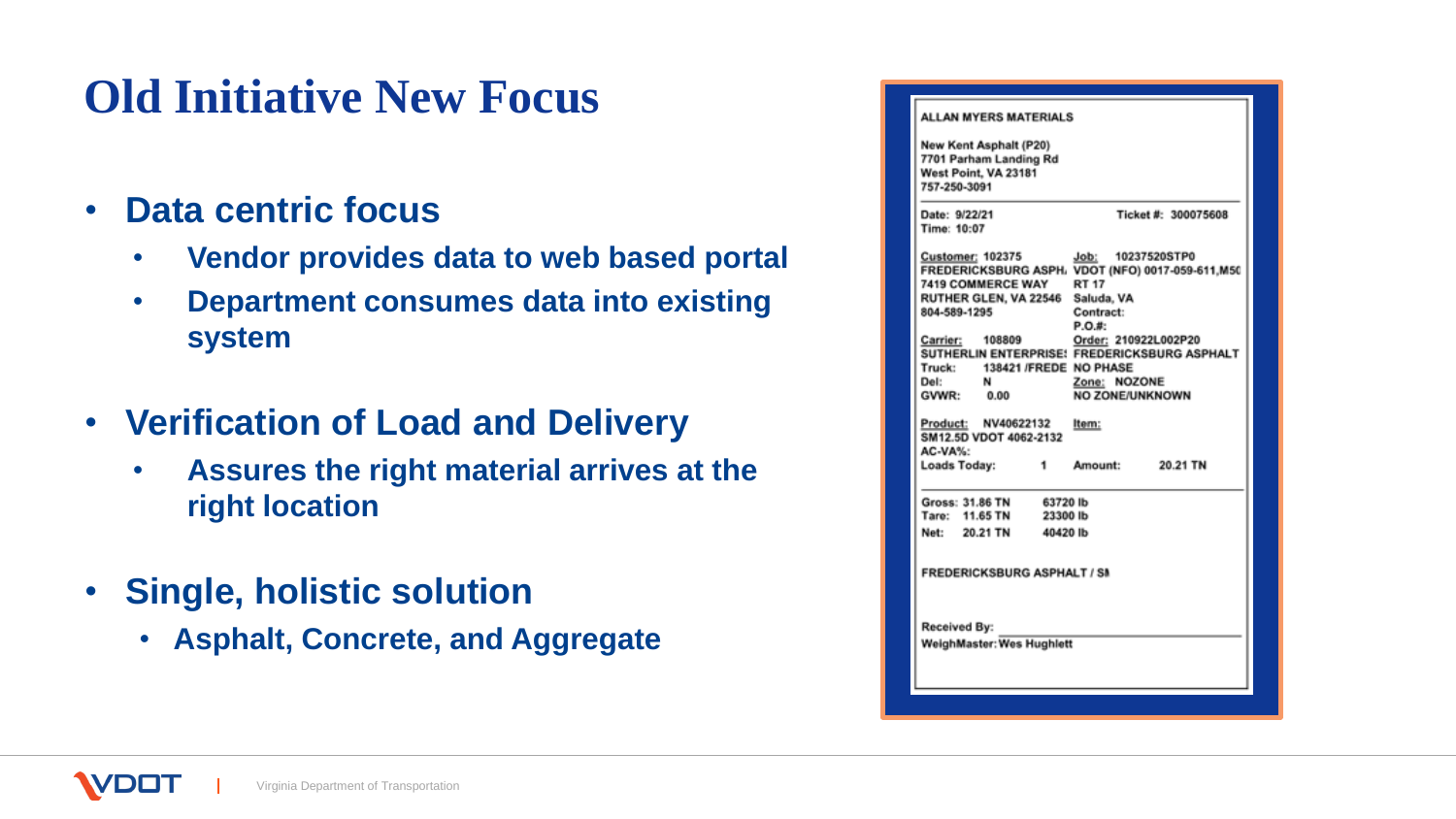## **VDOT's Vision of eTicketing**

**Digital 'data' Invoice associated with secured Scale and other data** 

**Secure Cloud Host Provider directing data and visual traffic**

**Visual photos of truck and load** 

**Visual photos of delivered materials with e-Signature** 

**Ability to share data and associated visuals across software** 

**systems**



**Confirmation of onsite Delivery**

**Consumption of secure Data enabling reporting** 

> **Ease of use Visual Representations**

Virginia Department of Transportation

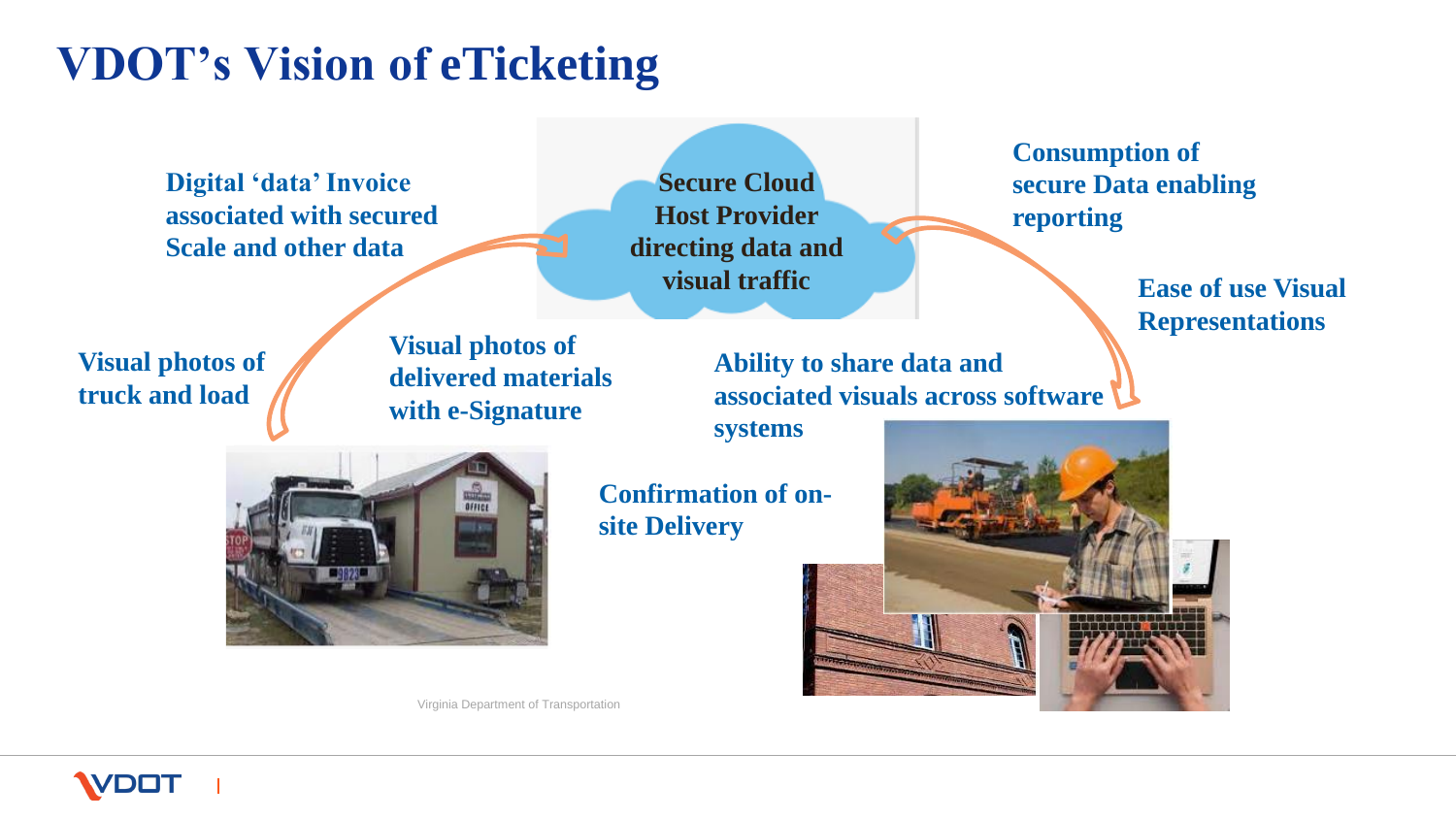## **Goals of e-Ticketing**

#### **Benefits**

- **Hands-off ticketing process reducing delivery and processing times**
- **Capture Data at point of 'Scale'**
- **Transparency between field and Office**
- **Validation of e-Ticket information**
- **eSignatures of Delivery for invoice verification**
- **Streamlined correction processing (same day)**

#### **Prevent Errors such as:**

- **PO/Contract #**
- **Shipping Location**
- **Load Counts**
- **Shipping/Invoicing incorrect amounts**
- **Misplaced tickets**
- **Unreadable penmanship**

• Futuristic→ **Delivered items copied to DWRS, automatically generating estimate vouchers**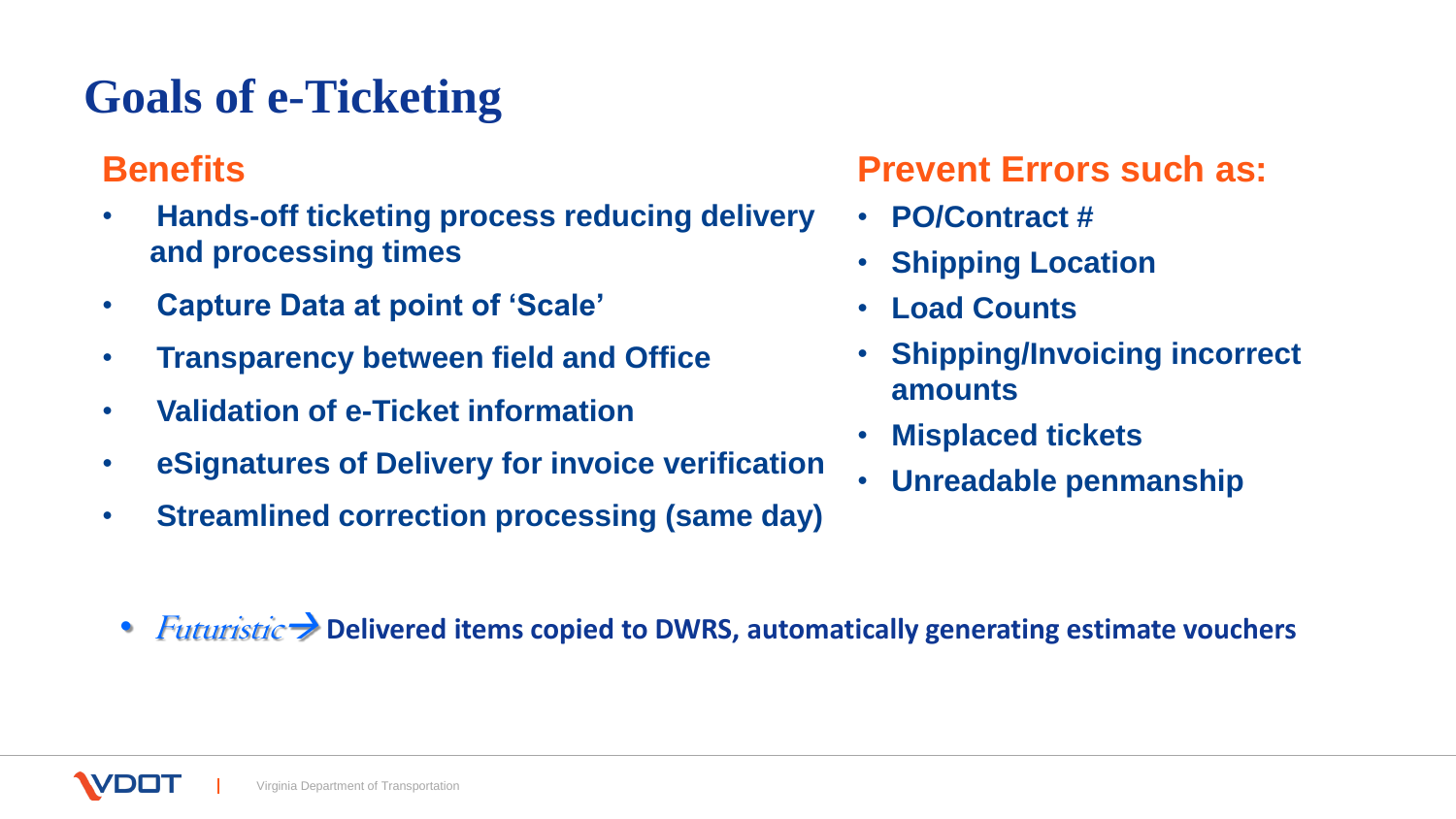## **Desired e-Ticketing Outputs driving data needs**

- **1. Analysis of 'on-time' savings from Load to delivery – scale time to job site**
- **2. Notification prior to Delivery aids in site prep**
- **3. Notification of delivery with scale time to delivery**
- **4. Positive verification of delivery and materials (picture, QR code transfer, or other)**
- **5. Comprehensive digital ticket derived from data centric interface**

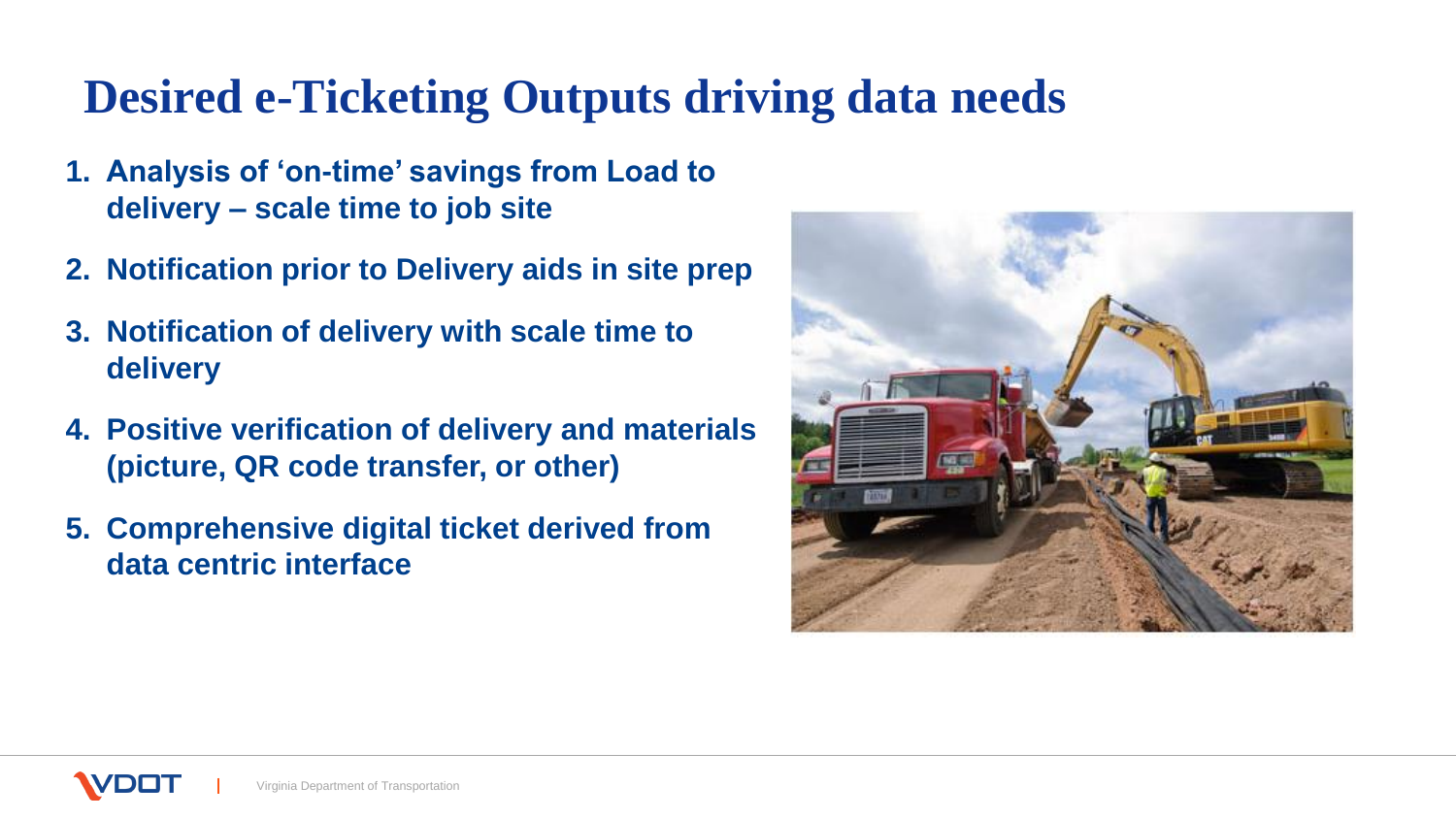## **VDOT Re-establishing Industry Partnership**

**Objectives:** 

- **1. Develop a Data Centric eTicketing solution**
- **2. Establish technology guidelines that are implementable creating Data Format and Content**
- **3. Review and update the eTicketing Special Provision**
- **4. Develop a holistic implementation plan capturing the efficiencies of a digital process**

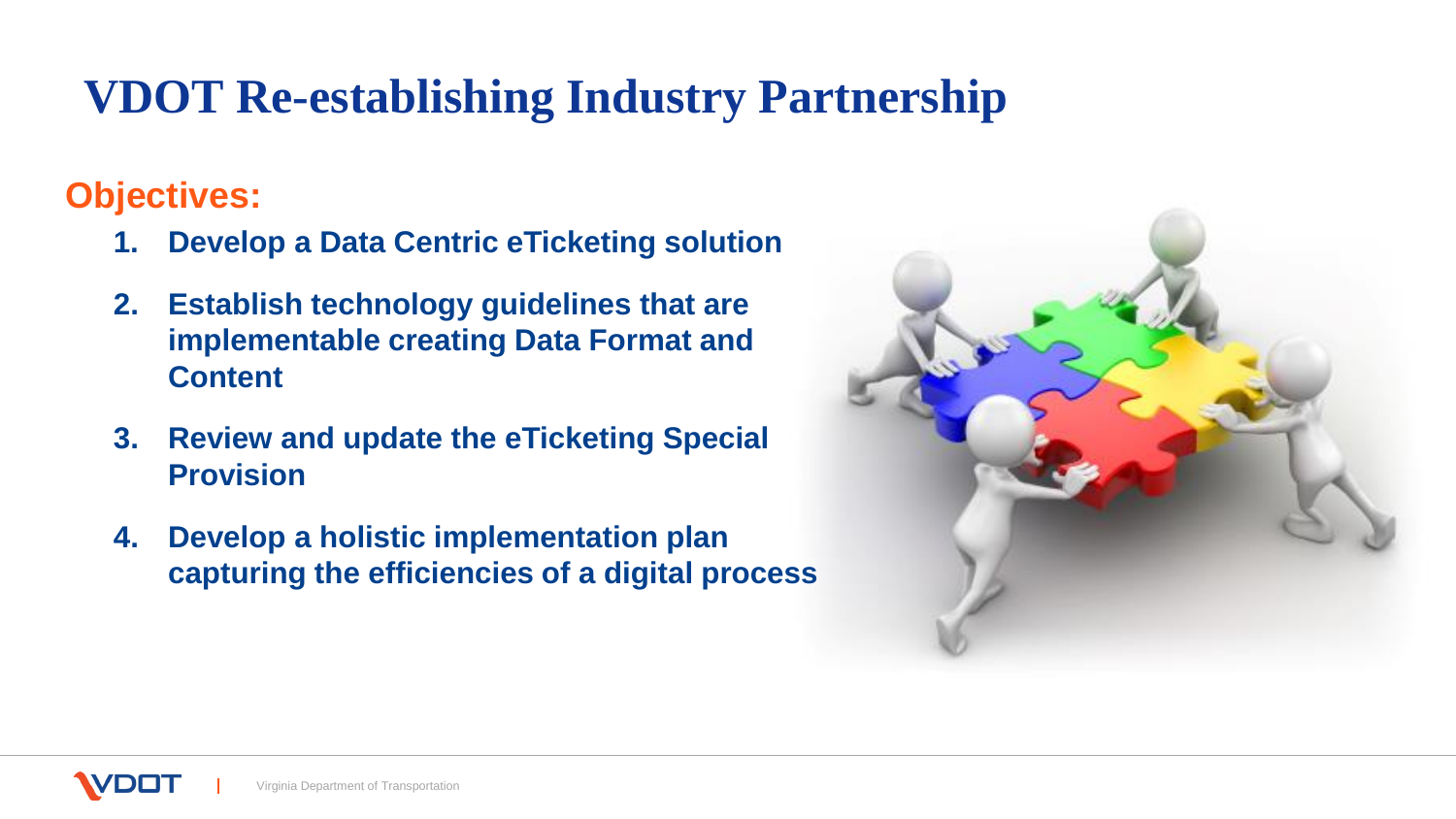## **Path forward**



#### Develop Requirements

- Coordination with Industry
- Coordinate Inter-Department



#### Proof of Concept/Pilot

- Validate solution with multiple Contractors/Vendors
- Validate VDOT ability to consume data



#### Implementation

- Special Provision Update
- Inclusion in projects
- Adoption by Industry

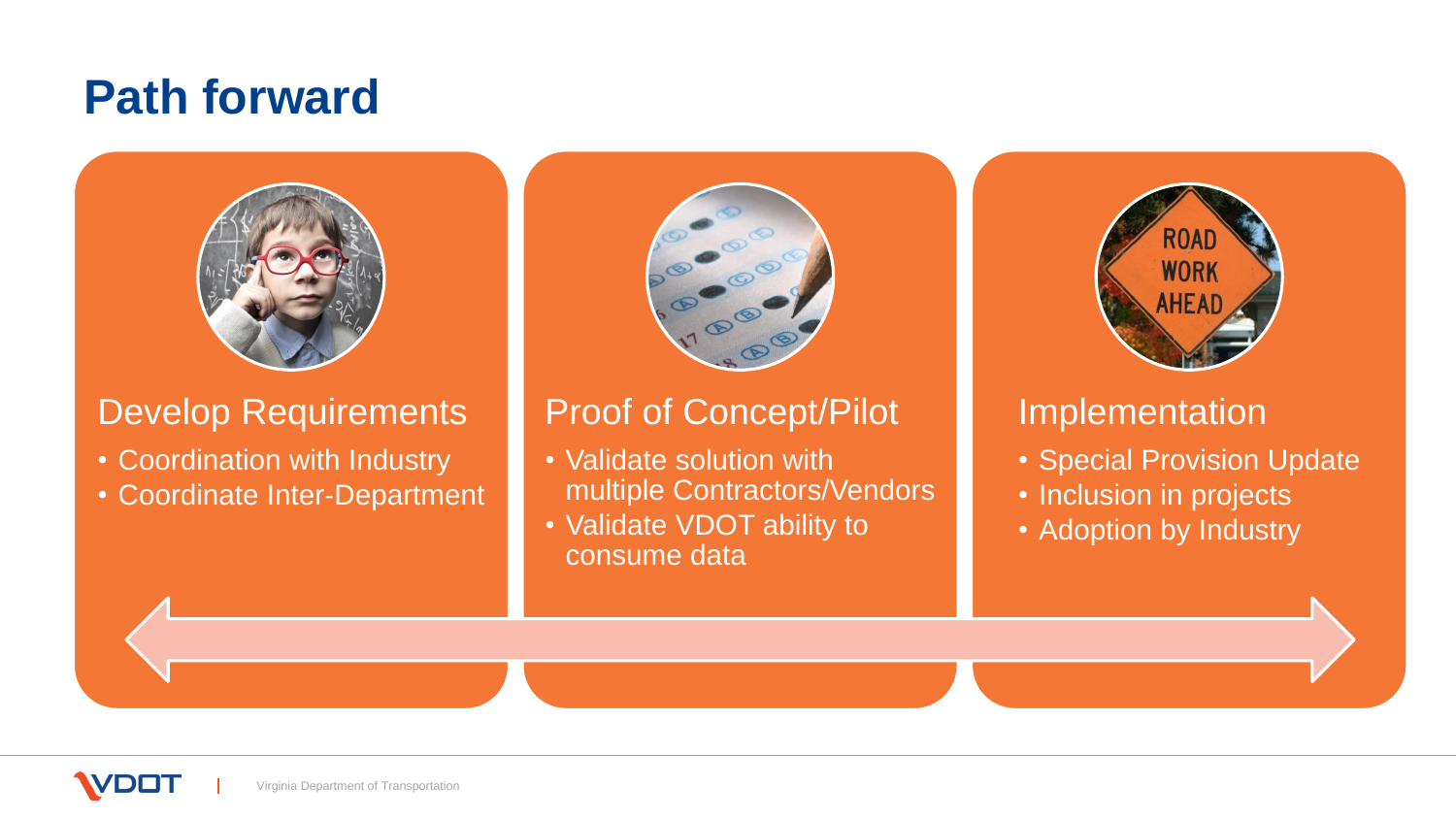## **E-Constuction**

# **Questions?**